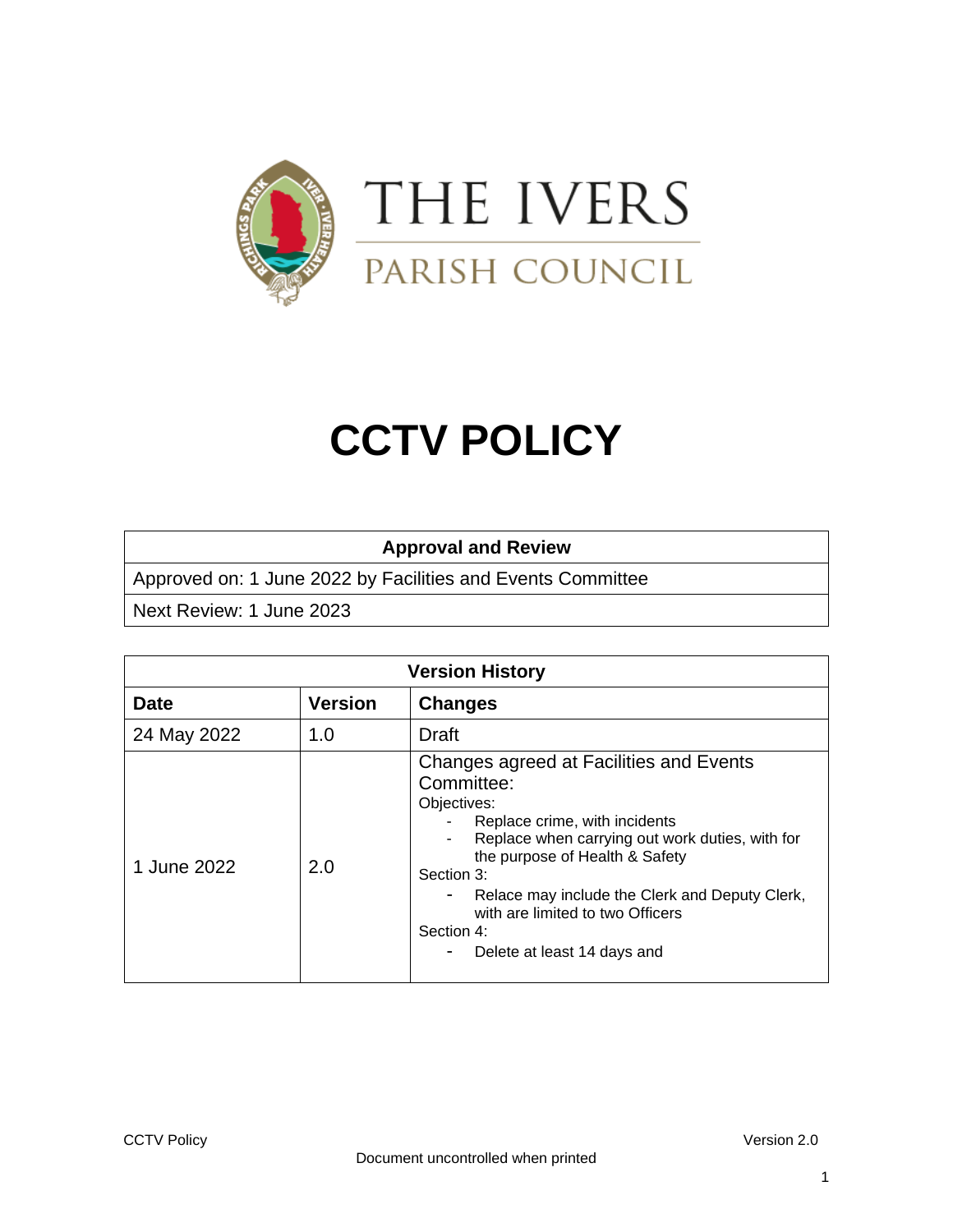## **CCTV POLICY CONTENTS**

| $\overline{1}$ . |  |  |
|------------------|--|--|
| $\overline{2}$ . |  |  |
| 3.               |  |  |
| 4.               |  |  |
| 5.               |  |  |
| 6.               |  |  |
| $\overline{7}$ . |  |  |
|                  |  |  |
|                  |  |  |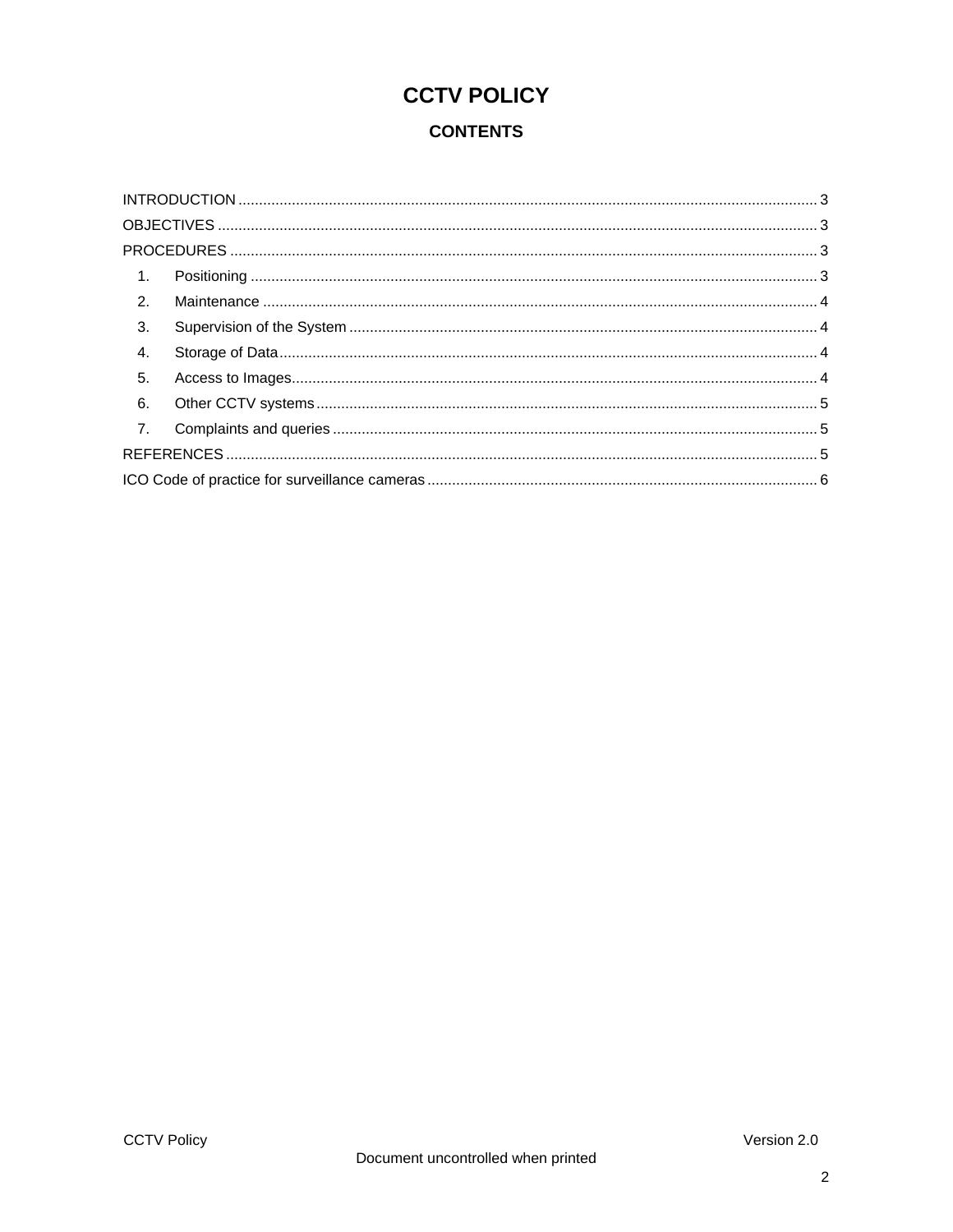## <span id="page-2-0"></span>**INTRODUCTION**

The purpose of this policy is to regulate the management and operation of the Closed-Circuit Television (CCTV) System at The Ivers Parish Council. It also serves as a notice and a guide to data subjects (including staff, volunteers, visitors to The Ivers Parish Council premises and members of the public) regarding their rights in relation to personal data recorded via the CCTV system (the System).

The System is administered and managed by The Ivers Parish Council, who act as the Data Controller. All fixed cameras are in plain sight on The Ivers Parish Council premises and the Parish Council does not routinely use CCTV for covert monitoring or monitoring of private property outside the Parish Council premises.

The Ivers Parish Council's purposes of using the CCTV system are set out below and, having fully considered the privacy rights of individuals, the Parish Council believes these purposes are all in its legitimate interests. Data captured for the purposes below will not be used for any commercial purpose.

## <span id="page-2-1"></span>**OBJECTIVES**

The objectives of using CCTV as follows:

- To protect staff, volunteers, visitors and members of the public with the regard to their personal safety.
- To protect the Parish Council buildings and equipment, and the personal property of staff, volunteers, visitors and members of the public.
- To support the police and community in preventing and detecting incidents and assist in the identification and apprehension of offenders.
- To monitor the security and integrity of The Ivers Parish Council premises and deliveries and arrivals.
- To monitor staff and contractors for the purposes of Health and Safety.

## <span id="page-2-2"></span>**PROCEDURES**

#### <span id="page-2-3"></span>1. **Positioning**

- 1.1 Locations have been selected, both inside and out, that the Parish Council reasonably believes require monitoring to address the stated objectives.
- 1.2 Adequate signage has been placed in prominent positions to inform staff and members of the public that they are entering a monitored area, identifying the Ivers Parish Council as the Data Controller and giving contact details for further information regarding the system.
- 1.3 No images will be captured from areas in which individuals would have a heightened expectation of privacy, including changing and washroom facilities.
- <span id="page-2-4"></span>1.4 No images of public spaces will be captured except to a limited extent at site entrances and Parish Council equipment and property.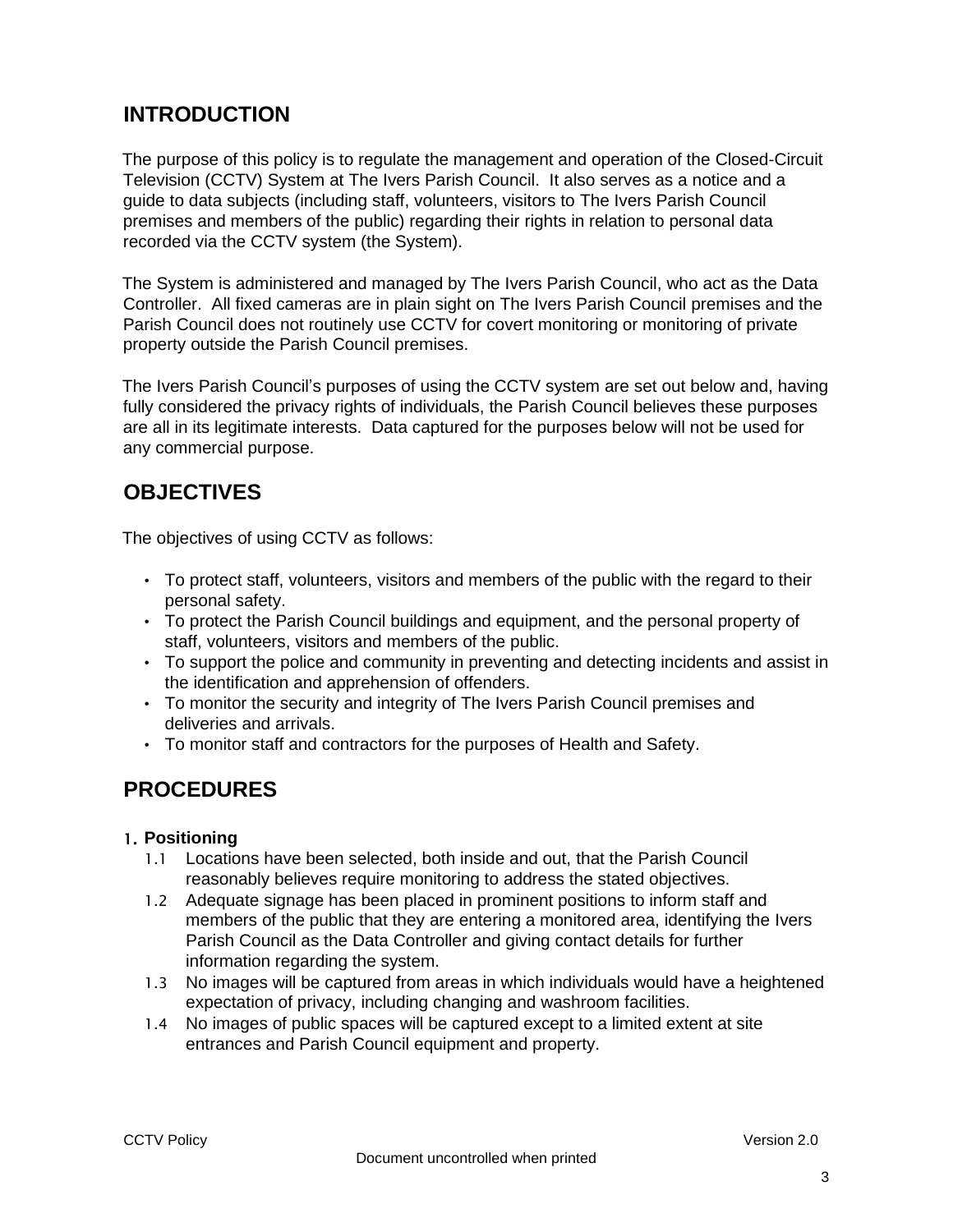#### 2. **Maintenance**

- 2.1 The CCTV System will be operational 24 hours a day, every day of the year.
- 2.2 The System Manager (defined below) will check and confirm that the System is properly recording and that cameras are functioning correctly, on a regular basis.
- 2.3 The System will be checked and (to the extent necessary) serviced no less than annually.

#### <span id="page-3-0"></span>3. **Supervision of the System**

- 3.1 Staff and members authorised by the Parish Council to conduct supervision of the System are limited to two Officers and two Council Members.
- 3.2 Images will be viewed and/or monitored in a suitably secure and private area to minimise the likelihood of or opportunity for access to unauthorised persons.

#### <span id="page-3-1"></span>4. **Storage of Data**

- 4.1 The day-to-day management of images will be the responsibility of the Clerk of the Parish Council and a designated member of the Parish Council administration team who will act as the System Manager, or such suitable person as the System Manager shall appoint in their absence.
- 4.2 Images will be stored for no longer than 30 days and will be automatically overwritten unless the Parish Council considers it reasonably necessary for the pursuit of the objectives outlined above, or if lawfully required by an appropriate third party such as the police.
- 4.3 Where such data is retained, it will be retained in accordance with the Act and our Data Protection Policy. Information including the date, time and length of the recording, as well as the locations and groups or individuals recorded will be recorded in the system logbook.

#### <span id="page-3-2"></span>5. **Access to Images**

- 5.1 Access to stored CCTV images will only be given to authorised persons, under the supervision of the System Manager, in pursuance of the above objectives (or if there is some other overriding and lawful reason to grant such access).
- 5.2 Individuals also have the right to access personal data the Parish Council holds on them (please see the Data Protection Policy), including information held on the System, if it has been kept. The Ivers Parish Council will require specific details including at least the time, date and camera location before it can properly respond to any such requests. This right is subject to certain exemptions from access, including in some circumstances where others are identifiable.
- 5.3 The System Manager must satisfy themselves of the identity of any person wishing to view stored images or access the system and the legitimacy of the request. The following are examples when the System Manager may authorise access to CCTV images:
	- 5.3.1 Where required to do so by the Clerk, the Police or some relevant statutory authority.
	- 5.3.2 To make a report regarding suspected criminal behaviour.
	- 5.3.3 To the Parish Council's insurance company where required in order to pursue a claim for damage done to insured property.
	- 5.3.4 In any other circumstances required under law or regulation.
- 5.4 Where images are disclosed under 5.3 above a record will be made in the CCTV system logbook including the person viewing the images, the time of access, the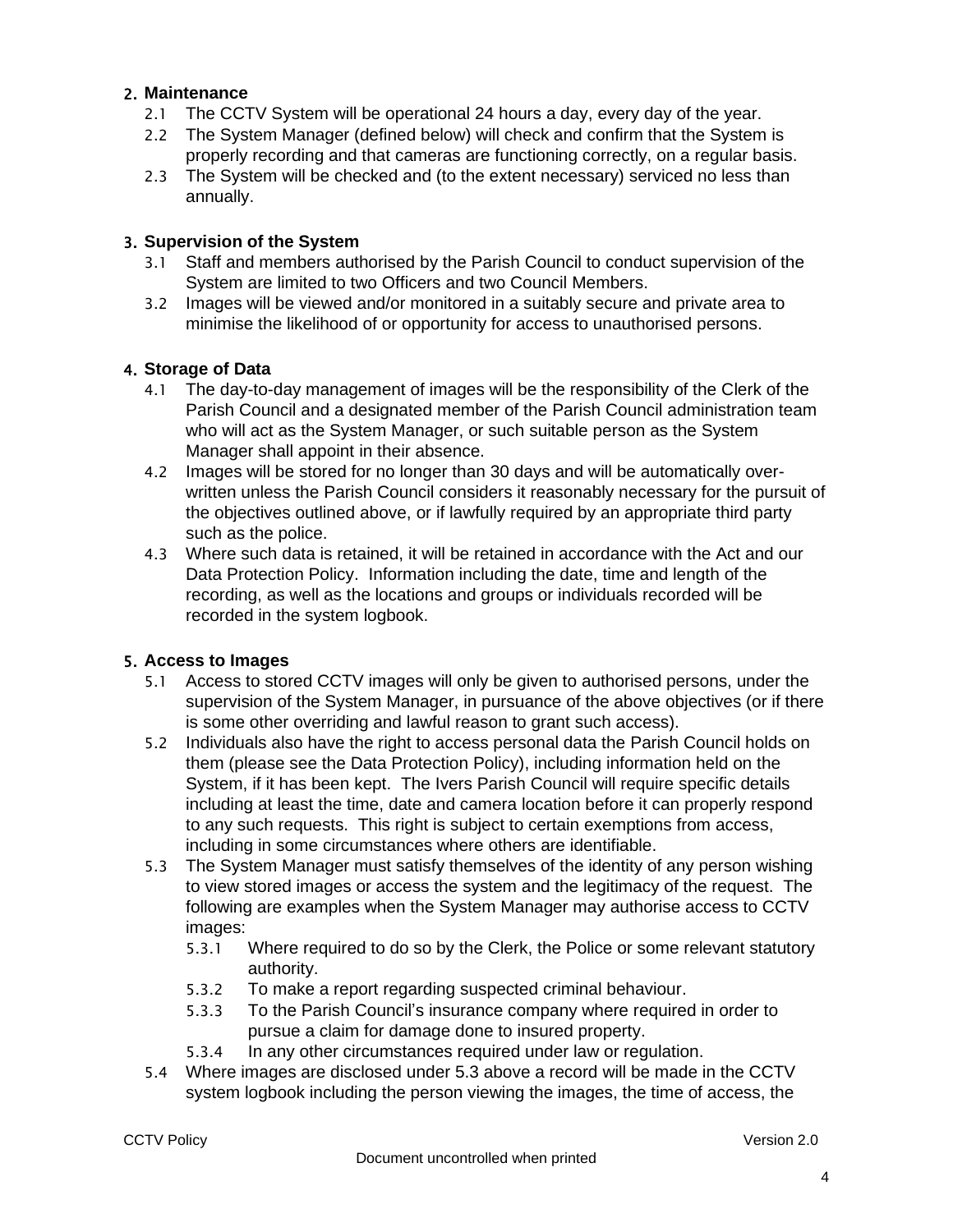reason for viewing the images, the details of images viewed and a crime incident number (if applicable).

#### <span id="page-4-0"></span>6. **Other CCTV systems**

6.1 The Ivers Parish Council does not own or manage third party CCTV systems but may be provided by third parties with images of incidents where this in line with the objectives of the Parish Council's own CCTV policy.

#### <span id="page-4-1"></span>7. **Complaints and queries**

7.1 Any complaints or queries in relation to the Ivers Parish Council CCTV system, or its use of CCTV, or requests for copies, should be referred to the Clerk of The Ivers Parish Council by e-mail at clerk@iversparishcouncil.gov.uk or by calling 01753 655331.

### <span id="page-4-2"></span>**REFERENCES**

This policy should be read with reference to the Parish Council's Data Protection Policy.